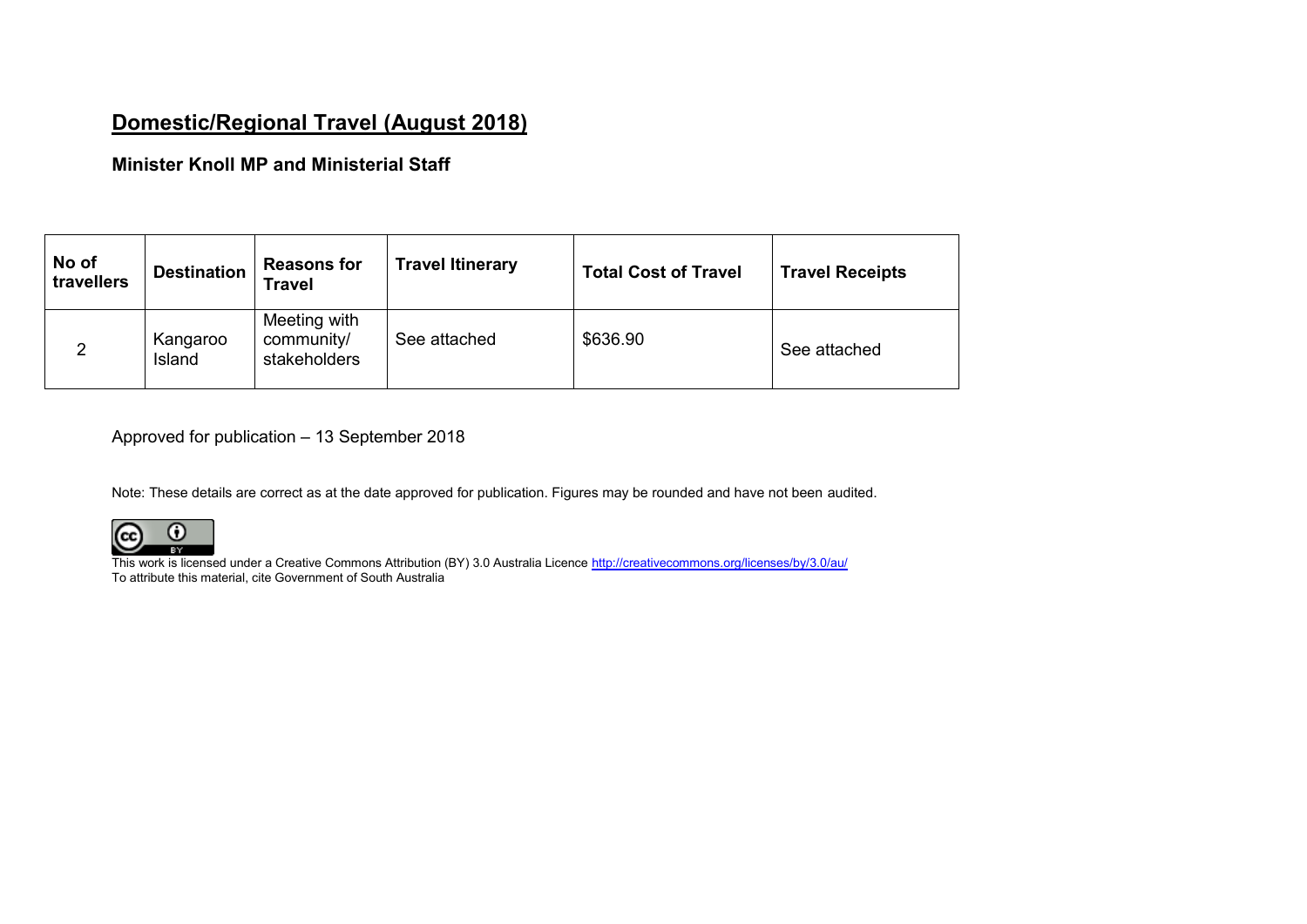| Carlson<br>Wagonlit<br>irave.             | <b>Your Itinerary</b>                                                             |   |                               |    |                                   |  |
|-------------------------------------------|-----------------------------------------------------------------------------------|---|-------------------------------|----|-----------------------------------|--|
|                                           |                                                                                   |   | <b>CANCEL THIS TRIP</b>       |    | <b>VIEW YOUR ITINERARY ONLINE</b> |  |
| Trip on 21 Aug 18                         |                                                                                   |   | Trip locator: EWTTLY          |    | Date: 14 Aug 18                   |  |
| Traveler                                  | Mr Stephan Karl KNOLL                                                             | ⊙ | <b>QUICK ITINERARY STATUS</b> |    |                                   |  |
| <b>Service Center</b>                     | <b>CWT Service Centre Australia</b><br>33 KING WILLIAM STREET ADELAIDE SA<br>5000 |   | <b>Flight</b><br>Confirmed    | H. | Hotel<br>None                     |  |
| <b>Direct</b>                             | +61 8 8124 9360                                                                   |   |                               |    |                                   |  |
| <b>Emergency Travel</b><br><b>Service</b> | +61 8 8124 9360<br>*Additional service fees may apply                             |   | Rail<br>None                  |    | Car<br>None                       |  |
| Fax                                       | +61 8 8127 8027                                                                   |   |                               |    |                                   |  |
| Email                                     | sagdom.adl.au@contactcwt.com                                                      |   |                               |    |                                   |  |

#### **A** IMPORTANT INFORMATION

This document reflects the latest status of your booking. The information provided is correct at the time of sending.

By offering travel to particular international destinations, CWT does not represent or warrant that travel to such destinations is advisable or without risk, and is not liable for damages or losses that may occur from travel to such destinations.

You are responsible for ensuring that you meet foreign entry requirements and that your travel documents, such as passports and visas (transit, business, tourist, and otherwise), are in order and any other foreign entry requirements are met. CWT has no special knowledge regarding foreign entry requirements or travel documents. We urge customers to review travel prohibitions, warnings, announcements, and advisories issued by the relevant governments prior to booking travel to international destinations.

When you receive your travel document, please verify it immediately. If you have any questions, contact your Service Center.

|   | Tue 21 August, 2018                                                                                          |                                                                               |                                                                                                                                         |                                         |                                       | <b>Confirmation Number 2N2WM3</b>                                                                       |
|---|--------------------------------------------------------------------------------------------------------------|-------------------------------------------------------------------------------|-----------------------------------------------------------------------------------------------------------------------------------------|-----------------------------------------|---------------------------------------|---------------------------------------------------------------------------------------------------------|
|   | <b>Ship/Ferry SEALINK</b><br>From                                                                            | <b>CAPE JERVIS</b><br>09:00 - 21 Aug 18                                       |                                                                                                                                         | to                                      | <b>PENNASHAW</b><br>09:45 - 21 Aug 18 |                                                                                                         |
|   | Status code<br><b>Total Price</b><br><b>Start Terminal Platform</b><br><b>End Terminal Platform</b><br>Notes |                                                                               | Confirmed<br>$0.00 \text{A}$ UD<br><b>CAPE JERVIS</b><br><b>PENNASHAW</b><br>USE PARTIAL CREDIT                                         |                                         |                                       |                                                                                                         |
|   | Tue 21 August, 2018                                                                                          |                                                                               |                                                                                                                                         |                                         |                                       | <b>Booking Reference XGQSFW</b>                                                                         |
|   | <b>DEPARTURE</b>                                                                                             | <b>Flight REGIONAL EXPRESS ZL4772</b><br>Kingscote (KGC)<br>18:30 - 21 Aug 18 | Please allow sufficient time for check-in and security procedures                                                                       | <b>ARRIVAL</b>                          | Adelaide (ADL)<br>19:05 - 21 Aug 18   |                                                                                                         |
|   | <b>Booking status</b><br>Equipment<br>Seat<br>Class<br>Free baggage allowance for adult traveler             |                                                                               | Confirmed<br>Saab 340<br>Not specified<br>Economy/Coach (V)                                                                             | <b>Flight duration</b><br>Not specified |                                       | 00:35 (non-stop)                                                                                        |
|   | Notes:<br>Sun 31 March, 2019                                                                                 |                                                                               |                                                                                                                                         |                                         |                                       |                                                                                                         |
|   | <b>Ship/Ferry ALL</b><br>From                                                                                | PENNESHAW (PEA)<br>19:30 - 31 Mar 19                                          |                                                                                                                                         | to                                      | Adelaide (ADL)<br>20:15 - 31 Mar 19   |                                                                                                         |
|   | Status code<br><b>Notes</b>                                                                                  |                                                                               | Confirmed<br>DUMMY DATE FOR FUTURE USE                                                                                                  |                                         |                                       |                                                                                                         |
| H | Do you need a hotel for this trip?<br>business site or meeting location.                                     |                                                                               | There is no hotel reserved for this trip. We can help you find the best rates at more than 180,000 properties, including ones near your |                                         |                                       |                                                                                                         |
|   |                                                                                                              | والمتحدث والحماجين والمحرومة                                                  | use your company online booking system.                                                                                                 |                                         |                                       | Call your service center to add a hotel to this reservation - or, if recommended by your travel policy, |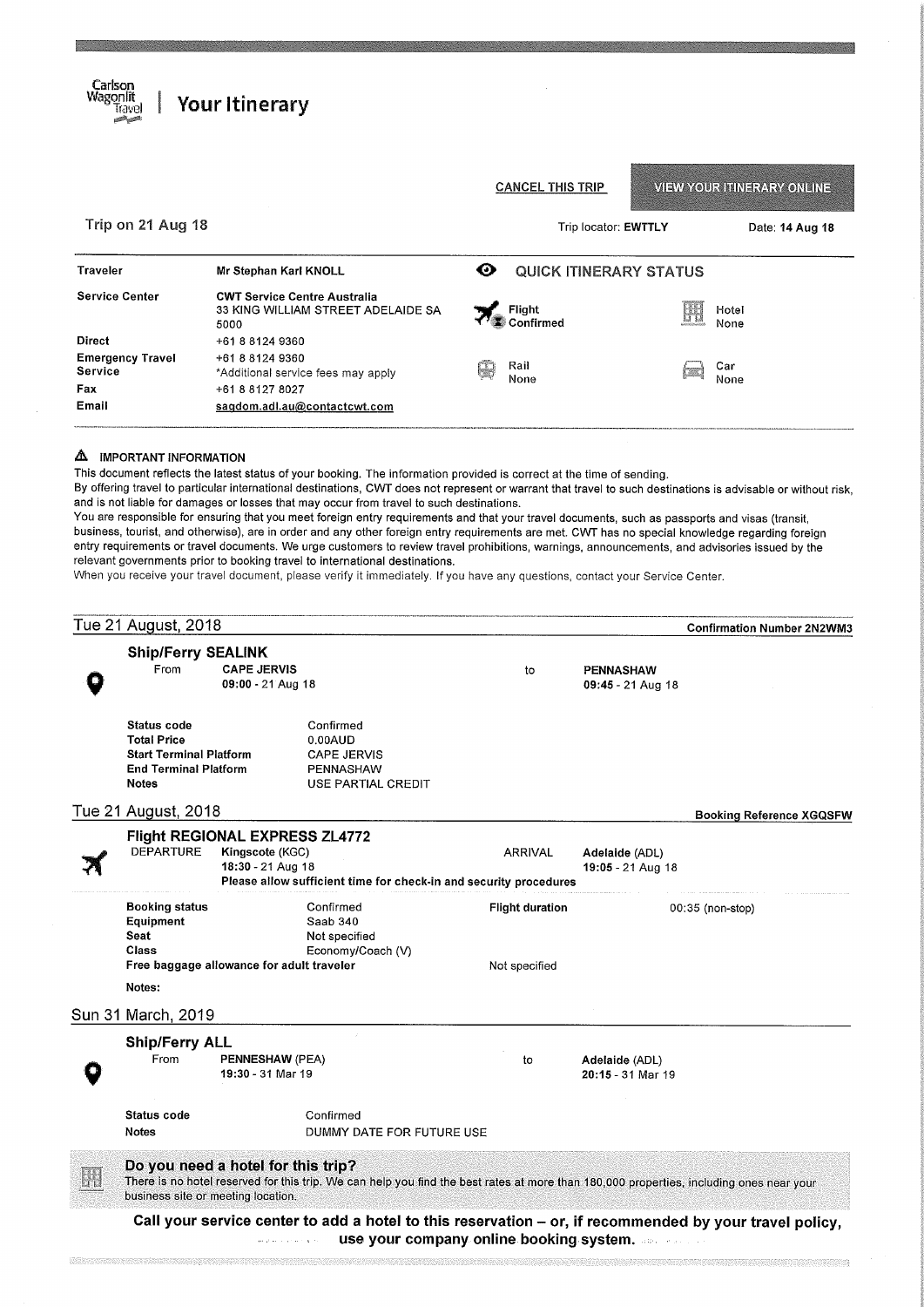| Carlson<br>Wagonlit<br>irave.                                                   | <b>Your Itinerary</b>                                                             |                            |  |                                   |
|---------------------------------------------------------------------------------|-----------------------------------------------------------------------------------|----------------------------|--|-----------------------------------|
|                                                                                 |                                                                                   | <b>CANCEL THIS TRIP</b>    |  | <b>VIEW YOUR ITINERARY ONLINE</b> |
| Trip on 21 Aug 18                                                               |                                                                                   | Trip locator: UYKEDN       |  | Date: 14 Aug 18                   |
| ø<br><b>QUICK ITINERARY STATUS</b><br><b>Ms Sarah TAYLOR</b><br><b>Traveler</b> |                                                                                   |                            |  |                                   |
| <b>Service Center</b>                                                           | <b>CWT Service Centre Australia</b><br>33 KING WILLIAM STREET ADELAIDE SA<br>5000 | <b>Flight</b><br>Confirmed |  | Hotel<br>None                     |
| <b>Direct</b>                                                                   | +61 8 8124 9360                                                                   |                            |  |                                   |
| <b>Emergency Travel</b><br>Service                                              | +61 8 8124 9360<br>*Additional service fees may apply                             | Rail<br>None               |  | Car<br>None                       |
| Fax                                                                             | +61 8 8127 8027                                                                   |                            |  |                                   |
| Email                                                                           | sagdom.adl.au@contactcwt.com                                                      |                            |  |                                   |

### **A** IMPORTANT INFORMATION

This document reflects the latest status of your booking. The information provided is correct at the time of sending.

By offering travel to particular international destinations, CWT does not represent or warrant that travel to such destinations is advisable or without risk, and is not liable for damages or losses that may occur from travel to such destinations.

You are responsible for ensuring that you meet foreign entry requirements and that your travel documents, such as passports and visas (transit, business, tourist, and otherwise), are in order and any other foreign entry requirements are met. CWT has no special knowledge regarding foreign entry requirements or travel documents. We urge customers to review travel prohibitions, warnings, announcements, and advisories issued by the relevant governments prior to booking travel to international destinations.

When you receive your travel document, please verify it immediately. If you have any questions, contact your Service Center.

| Tue 21 August, 2018                                                                                                        |                                        |                                                                                             |                        | <b>Confirmation Number 2N2WNY</b>        |  |
|----------------------------------------------------------------------------------------------------------------------------|----------------------------------------|---------------------------------------------------------------------------------------------|------------------------|------------------------------------------|--|
| <b>Ship/Ferry SEALINK</b><br><b>CAPE JERVIS</b><br>From<br>9:00AM - 21 Aug 18                                              |                                        |                                                                                             | to                     | <b>PENNASHAW</b><br>9:40AM - 21 Aug 18   |  |
| <b>Status code</b><br><b>Total Price</b><br><b>Start Terminal Platform</b><br><b>End Terminal Platform</b><br><b>Notes</b> |                                        | Confirmed<br>0.00AUD<br><b>CAPE JERVIS</b><br>PENNASHAW<br><b>USING CREDIT</b>              |                        |                                          |  |
| Tue 21 August, 2018                                                                                                        |                                        |                                                                                             |                        | <b>Booking Reference HKGACY</b>          |  |
| Flight REGIONAL EXPRESS ZL4772<br><b>DEPARTURE</b>                                                                         | Kingscote (KGC)<br>6:30PM - 21 Aug 18  |                                                                                             | ARRIVAL                | Adelaide (ADL)<br>7:05PM - 21 Aug 18     |  |
|                                                                                                                            |                                        | Please allow sufficient time for check-in and security procedures                           |                        |                                          |  |
| <b>Booking status</b><br>Equipment<br>Seat<br>Class                                                                        |                                        | Confirmed<br>Saab 340<br>Not specified<br>Economy/Coach (V)                                 | <b>Flight duration</b> | 00:35 (non-stop)                         |  |
| Free baggage allowance for adult traveler<br>Notes:                                                                        |                                        |                                                                                             | <b>15KG</b>            |                                          |  |
| Sun 31 March, 2019                                                                                                         |                                        |                                                                                             |                        | <b>Confirmation Number 2N2WNY</b>        |  |
| <b>Ship/Ferry SEALINK</b>                                                                                                  |                                        |                                                                                             |                        |                                          |  |
| From                                                                                                                       | <b>PENNESHAW</b><br>7:30PM - 31 Mar 19 |                                                                                             | to                     | <b>CAPE JERVIS</b><br>8:15PM - 31 Mar 19 |  |
| Status code<br><b>Total Price</b><br><b>Start Terminal Platform</b><br><b>End Terminal Platform</b><br><b>Notes</b>        |                                        | Confirmed<br>0.00AUD<br><b>PENNESHAW</b><br><b>CAPE JERVIS</b><br>PASSENGER ONLY NO VEHICLE |                        |                                          |  |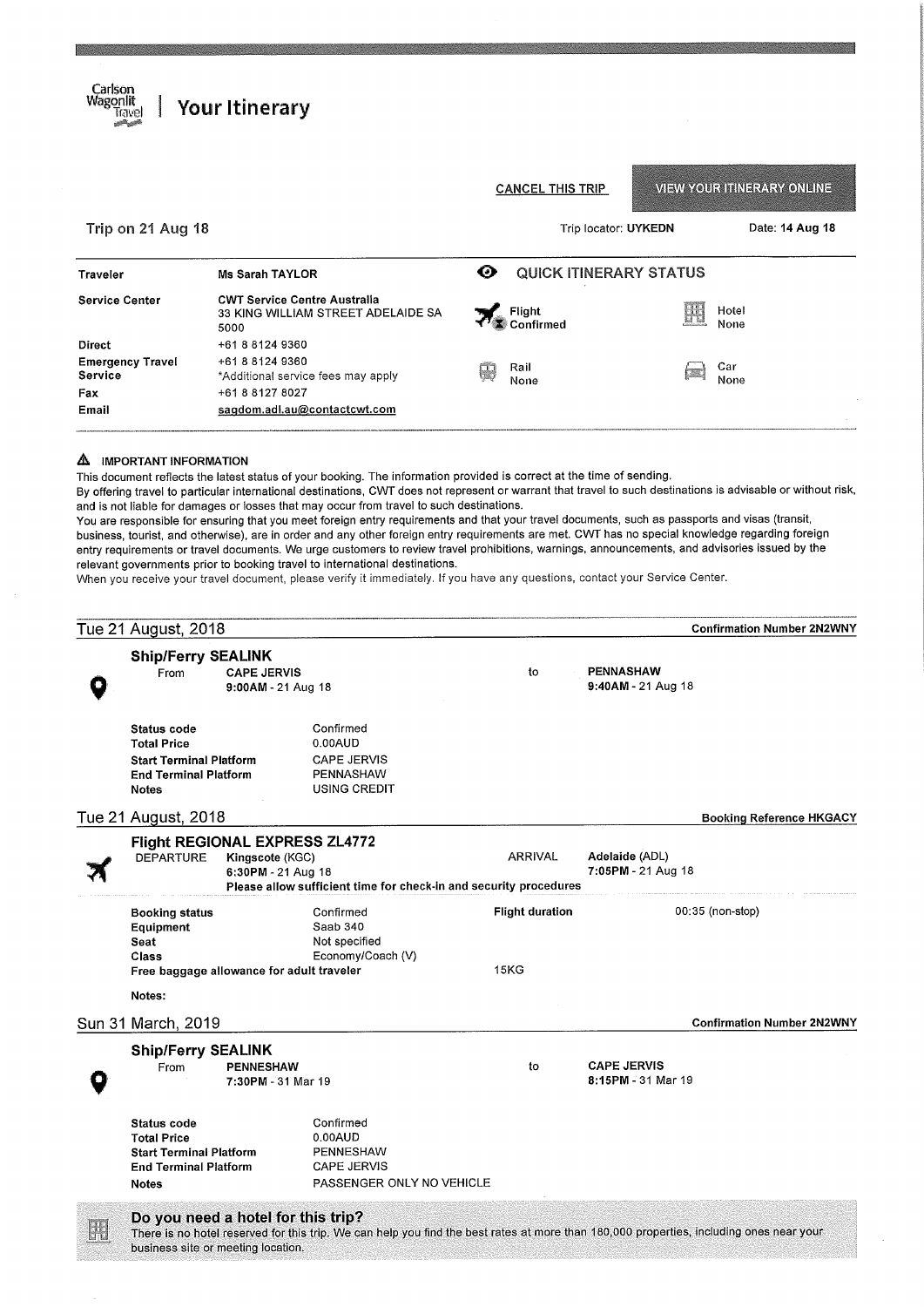#### Carlson Wagonlit **Trave** CARLSON WAQONLIT AUS PTY LTD BRANCH: A15960 LEVEL 14 33 KING WILLIAM ST ABN: 83 069 087 538 ADELAIDE SA 5000 PHONE: 08-8124-9300 TO: DPTI MIN TRANSPORT & INFRASTRU LVL 12, ROMA MITCHELL HSE LOCATOR : EWTTLY 136 NORTH TCE OUR REF : AEI0493735C ADELAIDE SA 5000 AGENT : ALICIA MORRIS TAX INVOICE INV NO: 23462-18 DATE: 15AUG18 PAGE: 1 FOR: MR STEPHAN KARL KNOLL ORDER NUMBER: COURTNEY NOURSE COST CENTRE: 01522 -------------*ITINERARY -----------------*\*\*\* AIR/RAIL/BUS \*\*\* FROM TO CARRIER FLT/CL ST DATE DEPART ARRIVE MEALS BAGS OK 21AUG 6:3 OP 7:05P 15K KINGSCOTE ADELAIDE REGIONAL E 4772 V SAAB 340 TURB COST REGIONAL EXPRTKT NO ZL 2856 771172 INCL 17.37 TAX 173 .37 GST 17.34 DOM TRX FEE TKT NO DTF 1 26.40 GST 2.64 199. 77 \*\*\* TOTAL EXCLUDING GST \*\*\* TOTAL QST 19. 98 \*\*\* TOTAL CHARGES THIS INVOICE \*\*\* 225.75 \*\*\* BALANCE DUE THIS INVOICE \*\*\*\* 219. 75 SK PLEASE REMIT ALL PAYMENT DUE TO: CARLSON WAQONLIT TRAVEL LEVEL 4} 333 QUEEN STREET MELBOURNE VIC 3000 BANK DETAILS: BNP PARIBAS BSB: 222-200 ACCOUNT NO: 201026030

Carlson Wagonlit Travel, Accounts Receivable, Level 4,333 Queen Sl, Melbourne Vie 3000

Invoice two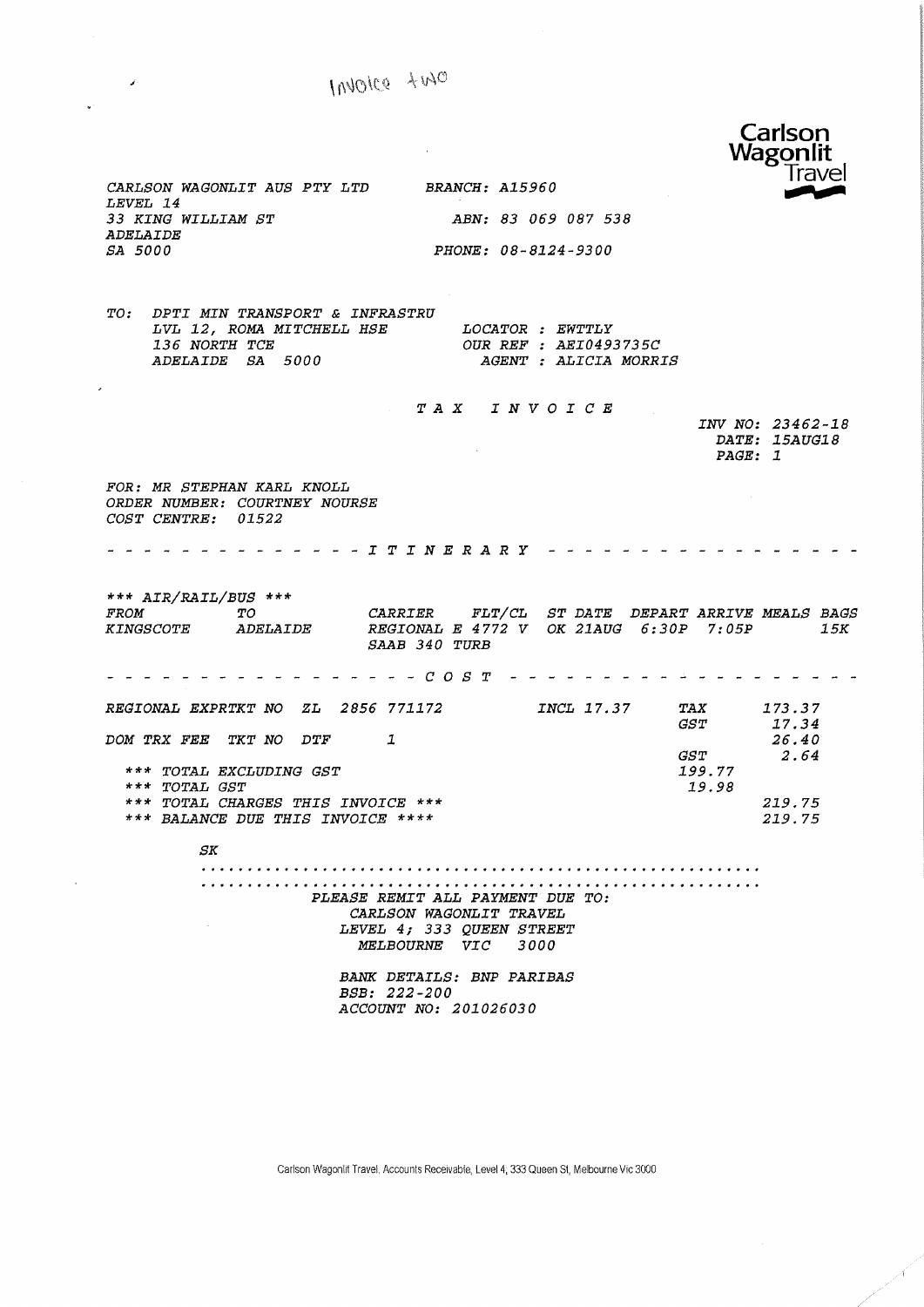Wagonlit **Travel** CARLSON WAQONLIT AUS PTY LTD BRANCH: A15960 LEVEL 14 ABN: 83 069 087 538 33 KING WILLIAM ST ADELAIDE PHONE: 08-8124-9300 SA 5000 TO: DPTI MIN TRANSPORT & INFRASTRU LVL 12, ROMA MITCHELL HSE LOCATOR 136 NORTH TCE OUR REF LOCATOR : EWTTLY 136 NORTH TCE<br>ADELAIDE SA 5000 OUR REF : AEI0493735C AGENT : ALICIA MORRIS TAX I N V 0 I C E INV NO: 22071-18 DATE: 03AUG18 PAGE: 1 FOR: MR STEPHAN KARL KNOLL ORDER NUMBER: COURTNEY NOURSE COST CENTRE: 01522 . . . . . . . . . . . . . *I T I N E R A R Y \_\_\_\_\_\_\_\_\_\_\_\_\_\_\_* . . . . . \*\*\* MISCELLANEOUS \*\*\* FERRY FEE DEPARTING FROM ADELAIDE ON 07AUG18 AT 12:00A TO ADELAIDE ON 07AUG18 AT 12:00A<br>TRANSACTION ONELAIDE CONFIRMATION NO:E CONFIRMATION NO: EWTTLY OTH CWT FEE\* DOM - 10.00\* CWT LAND ONLY FERRY FEE \*\*\* SHIP/CRUISE \*\*\* SEALINK DEPARTING FROM PENNESHAW ON 07AUG18 AT 7:3 OP ARRIVING AT ADELAIDE ON 07AUG18 AT 8:15P 1 SEA CONFIRMATION NO:EWTTLY COST 80.18 SEALINK TKT NO SE2 9999999999 GST 8.02 2 10.00 FERRY FEE TKT NO FAB GST 1.00 \*\*\* TOTAL EXCLUDING GST 90. 18 \*\*\* TOTAL GST 5. 02 \*\*\* TOTAL CHARGES THIS INVOICE \*\*\* 99.20 99.20 \*\*\* BALANCE DUE THIS INVOICE \*\*\*\* SK 

Carlson

CANCELLED DUE TO WEATHER RE-BOOKED USING CLEDIT FOR 21 AUGUST 2018 CONTINUED ON NEXT PAGE

Carlson Wagonlit Travel. Accounts Receivable. Level 4; 333 Queen St, Melbourne Vic 3000

Invoice are

 $\mathcal{L}^f$  $\sigma_{\rm C}^{\rm tot}$  :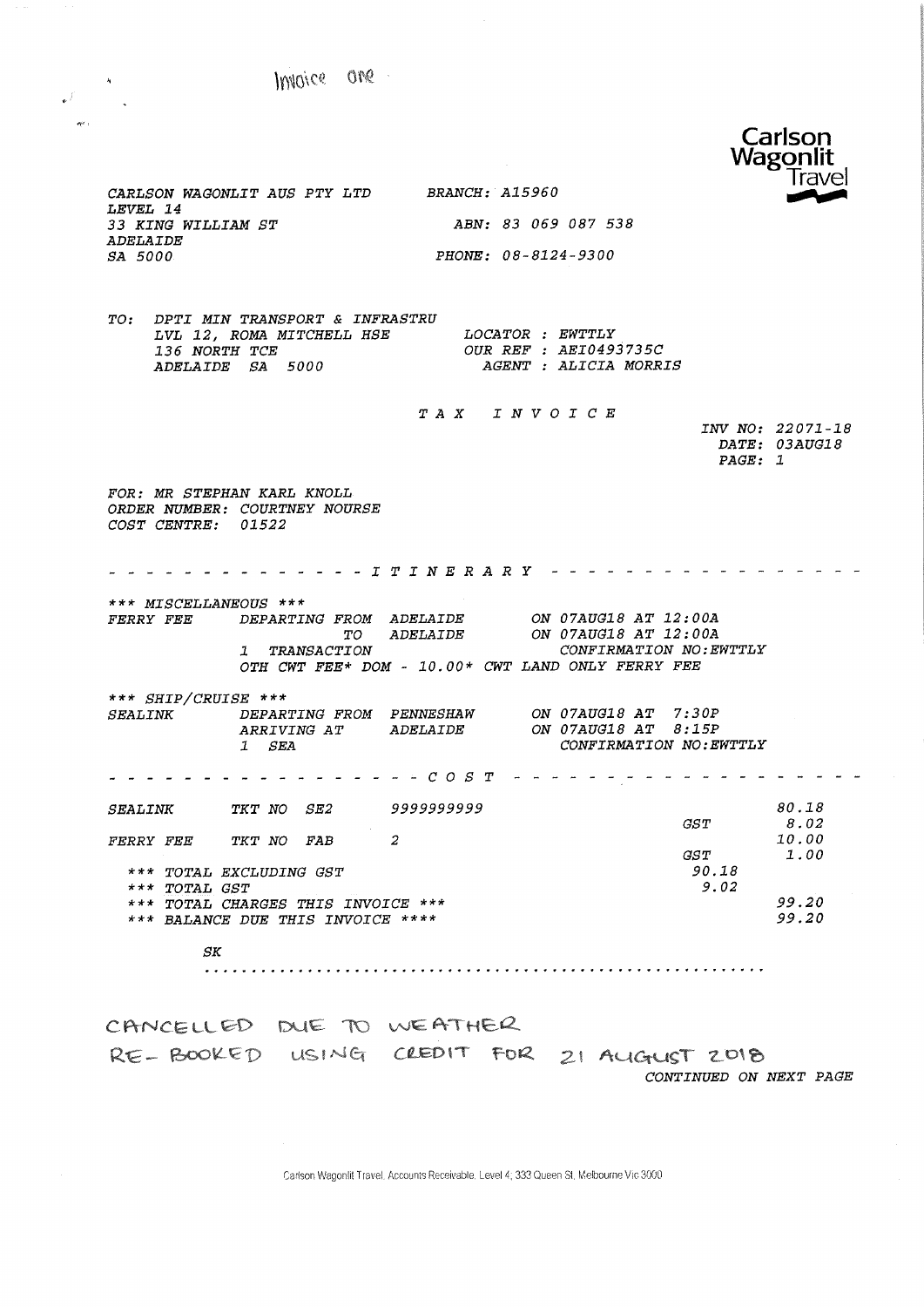Invarce  $3$ .



CARLSON WAGONLIT AUS PTY LTD BRANCH: A15960 LEVEL 14 33 KING WILLIAM ST ABN: 83 069 087 538 **ADELAIDE** SA 5000 PHONE: 08-8124-9300 TO: DPTI MIN TRANSPORT & INFRASTRU LOCATOR : UYKEDN LVL 12, ROMA MITCHELL HSE 136 NORTH TCE OUR REF : AEI0493734C ADELAIDE SA 5000 AGENT : ALICIA MORRIS TAX INVOICE INV NO: 22969-18  $\textit{DATE: } \textit{10AUG18}$ PAGE: 1 FOR: MS SARAH TAYLOR ORDER NUMBER: COURTNEY NOURSE COST CENTRE: 01522 \*\*\* SHIP/CRUISE \*\*\* DEPARTING FROM PENNESHAW ON 07AUG18 AT 7:30P<br>ARRIVING AT ADELAIDE ON 07AUG18 AT 8:15P ARRIVING AT ADELAIDE  $1$   $SEA$ CONFIRMATION NO: UYKEDN - - - - - - - - - - - - - - - *C O S T* - - - - - - - - - - - -المناسب المناسب SEALINK TKT NO SE2 999999999 80.18  $GST$ 8.02 \*\*\* TOTAL EXCLUDING GST 80.18 \*\*\* TOTAL GST 8.02 \*\*\* TOTAL CHARGES THIS INVOICE \*\*\* 88.20 \*\*\* BALANCE DUE THIS INVOICE \*\*\*\* 88.20 PLEASE REMIT ALL PAYMENT DUE TO: CARLSON WAGONLIT TRAVEL LEVEL 4; 333 QUEEN STREET MELBOURNE VIC 3000 **BANK DETAILS: BNP PARIBAS** BSB: 222-200 ACCOUNT NO: 201026030 CANCELLED DUE TO WEATHER RE-BOOKED USING CREDIT FOR 21 AUGTUST 2018

Carlson Wagonlit Travel, Accounts Receivable, Level 4, 333 Queen St, Melbourne Vic 3000

 $\sim$   $\alpha$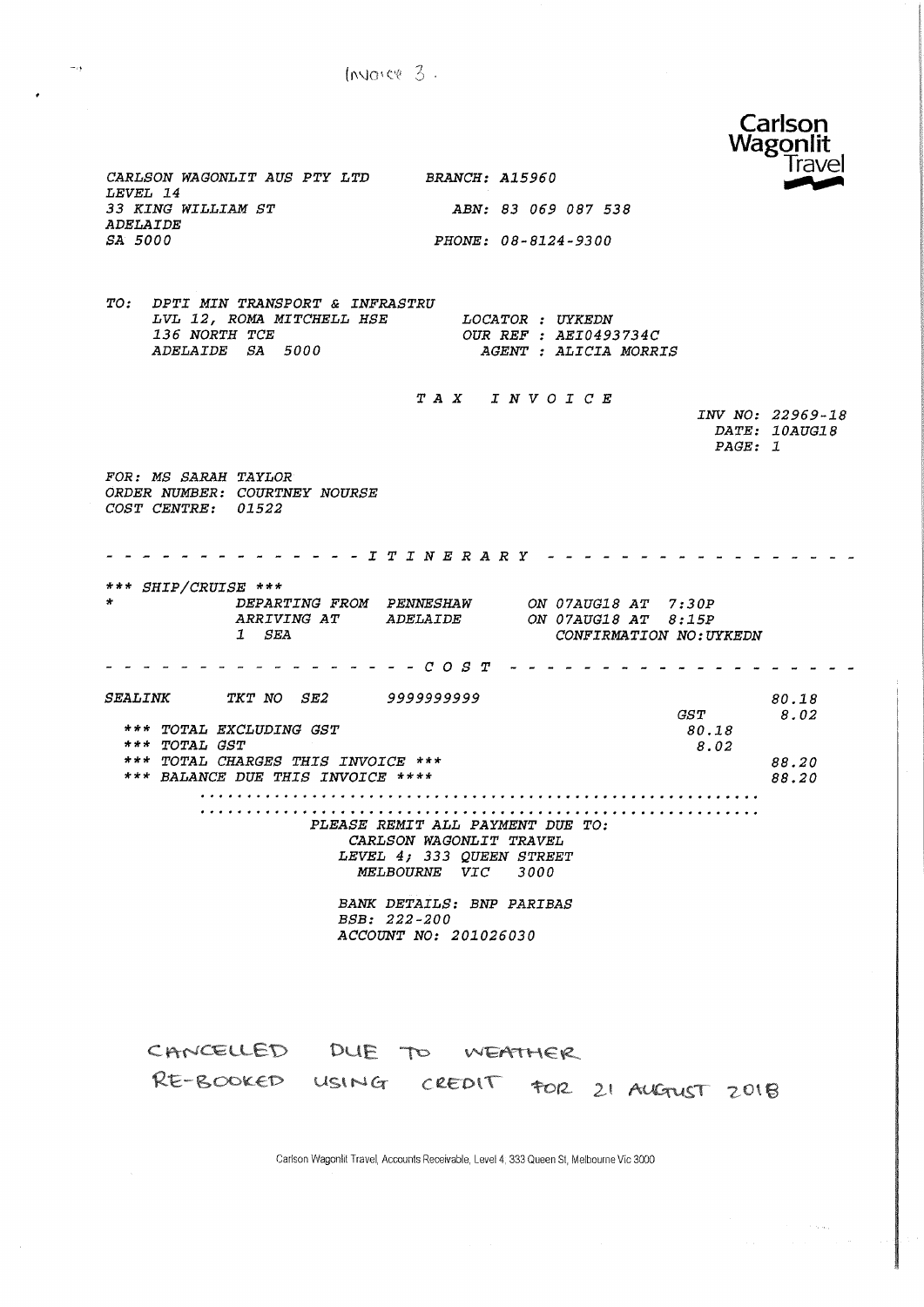$10000e<sup>2</sup>$ 



Carlson Wagonlit Travel, Accounts Receivable, Level 4, 333 Queen St. Melbourne Vic. 3000

 $\mathcal{A}$